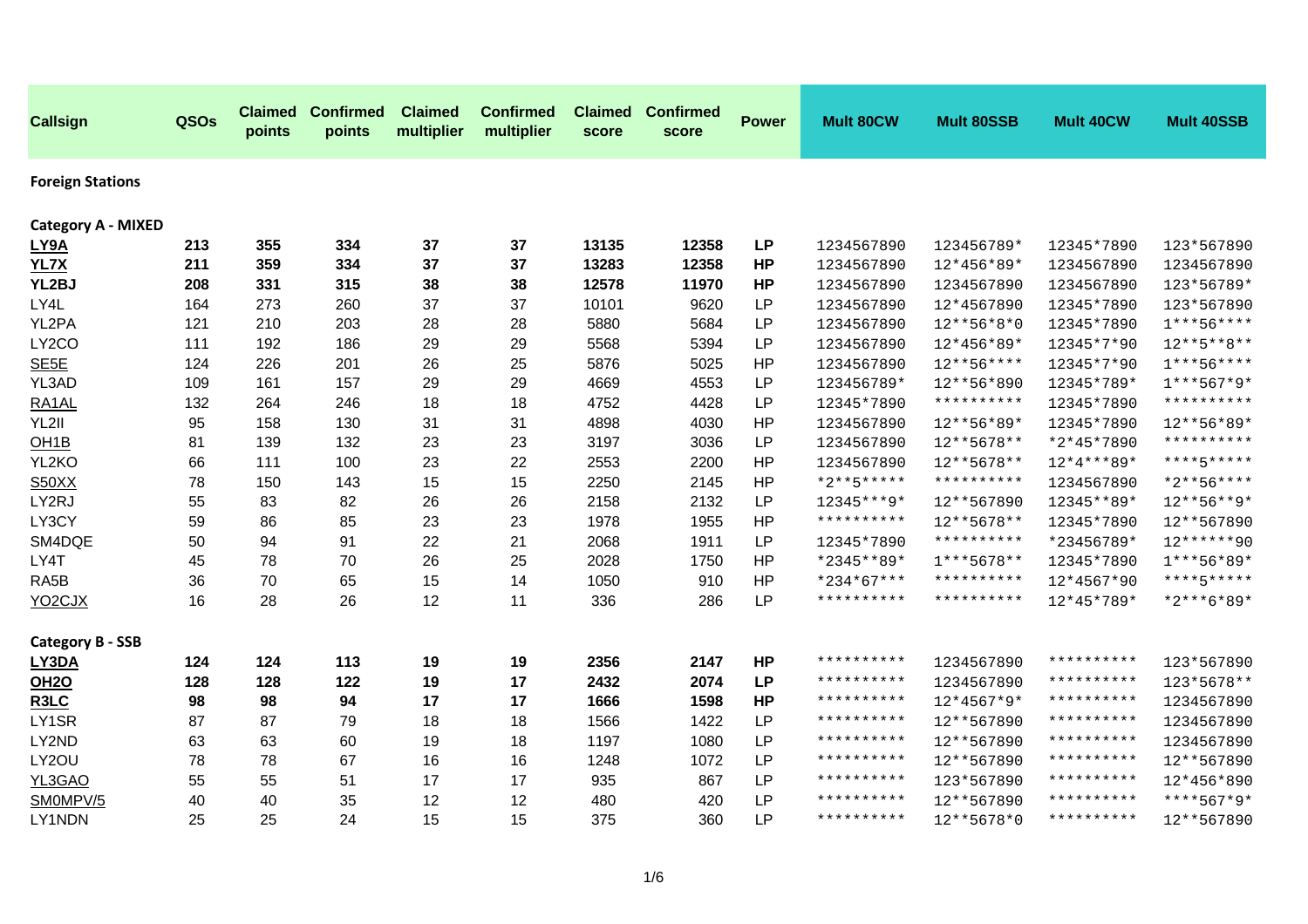| <b>Callsign</b>    | QSOs           | <b>Claimed</b><br>points | <b>Confirmed</b><br>points | <b>Claimed</b><br>multiplier | <b>Confirmed</b><br>multiplier | <b>Claimed</b><br>score | <b>Confirmed</b><br>score | <b>Power</b> | <b>Mult 80CW</b>    | <b>Mult 80SSB</b>   | <b>Mult 40CW</b> | <b>Mult 40SSB</b> |
|--------------------|----------------|--------------------------|----------------------------|------------------------------|--------------------------------|-------------------------|---------------------------|--------------|---------------------|---------------------|------------------|-------------------|
| <b>OH0BHU</b>      | 20             | 20                       | 19                         | 13                           | 13                             | 260                     | 247                       | HP           | **********          | $12*456*8**$        | **********       | 123*56*8*0        |
| 3Z6V               | 20             | 20                       | 18                         | 8                            | $\overline{7}$                 | 160                     | 126                       | <b>LP</b>    | **********          | **********          | **********       | *2*45678*0        |
| YL2AQ              | 20             | 20                       | 14                         | 6                            | 6                              | 120                     | 84                        | <b>LP</b>    | **********          | 12**5678**          | **********       | **********        |
| LY4Q               | 6              | 6                        | 6                          | 3                            | 3                              | 18                      | 18                        | <b>HP</b>    | **********          | $*2***56****$       | **********       | **********        |
| EA2DT              | $\overline{2}$ | 2                        | $\overline{2}$             | 1                            | 1                              | $\overline{2}$          | 2                         | HP           | **********          | **********          | **********       | $*2*********$     |
| Category C - CW    |                |                          |                            |                              |                                |                         |                           |              |                     |                     |                  |                   |
| LY2F               | 170            | 340                      | 332                        | 20                           | 20                             | 6800                    | 6640                      | <b>HP</b>    | 1234567890          | **********          | 1234567890       | **********        |
| <b>RV1AW/3</b>     | 155            | 310                      | 300                        | 19                           | 19                             | 5890                    | 5700                      | <b>HP</b>    | 123456789*          | **********          | 1234567890       | **********        |
| LY3B               | 163            | 326                      | 300                        | 19                           | 19                             | 6194                    | 5700                      | <b>LP</b>    | 1234567890          | * * * * * * * * * * | 12345*7890       | **********        |
| LY3QA              | 132            | 264                      | 254                        | 19                           | 19                             | 5016                    | 4826                      | <b>LP</b>    | 1234567890          | * * * * * * * * * * | 12345*7890       | **********        |
| YL2QN              | 118            | 236                      | 224                        | 19                           | 19                             | 4484                    | 4256                      | HP           | 1234567890          | **********          | 12345*7890       | **********        |
| SP1AEN             | 111            | 222                      | 208                        | 20                           | 20                             | 4440                    | 4160                      | <b>LP</b>    | 1234567890          | **********          | 1234567890       | **********        |
| OH <sub>2</sub> KM | 110            | 220                      | 210                        | 18                           | 17                             | 3960                    | 3570                      | <b>LP</b>    | 12345*7890          | **********          | *2345*7890       | **********        |
| RG5A               | 106            | 212                      | 198                        | 19                           | 18                             | 4028                    | 3564                      | <b>LP</b>    | 12*456789*          | **********          | 1234567890       | **********        |
| SM6FKF             | 94             | 188                      | 182                        | 18                           | 18                             | 3384                    | 3276                      | <b>LP</b>    | 12345678*0          | **********          | 12345*7890       | **********        |
| SM5CSS             | 87             | 174                      | 162                        | 19                           | 19                             | 3306                    | 3078                      | <b>LP</b>    | 1234567890          | **********          | 12345*7890       | **********        |
| PA4N               | 92             | 184                      | 176                        | 17                           | 17                             | 3128                    | 2992                      | HP           | 123*5*78*0          | **********          | 1234567890       | **********        |
| UA3XAO             | 88             | 176                      | 164                        | 18                           | 18                             | 3168                    | 2952                      | HP           | 12345678**          | **********          | 1234567890       | **********        |
| SM6BSK             | 82             | 164                      | 156                        | 18                           | 18                             | 2952                    | 2808                      | LP           | *2345678*0          | **********          | 1234567890       | **********        |
| SA <sub>1</sub> A  | 50             | 100                      | 94                         | 19                           | 19                             | 1900                    | 1786                      | HP           | 1234567890          | **********          | 1234567*90       | **********        |
| UA2FL              | 65             | 130                      | 126                        | 13                           | 13                             | 1690                    | 1638                      | <b>LP</b>    | 12345678**          | **********          | 12345*****       | **********        |
| SM7CIL             | 75             | 150                      | 146                        | 10                           | 10                             | 1500                    | 1460                      | LP           | **********          | **********          | 1234567890       | **********        |
| OK8DD              | 56             | 112                      | 112                        | 12                           | 12                             | 1344                    | 1344                      | <b>HP</b>    | $*2***5*7***$       | **********          | 12345*7890       | **********        |
| RW3AI              | 59             | 118                      | 116                        | 10                           | 10                             | 1180                    | 1160                      | HP           | ***4******          | **********          | 12345*7890       | **********        |
| LY2NK              | 31             | 62                       | 62                         | 18                           | 18                             | 1116                    | 1116                      | <b>HP</b>    | 1234567890          | **********          | 12*4567*90       | **********        |
| G3TXF              | 46             | 92                       | 86                         | 12                           | 12                             | 1104                    | 1032                      | HP           | $1***5*7***$        | **********          | 12345*7890       | **********        |
| YO4RDW             | 46             | 92                       | 86                         | 12                           | 12                             | 1104                    | 1032                      | <b>LP</b>    | $*2***5*7***$       | **********          | 12*4567890       | **********        |
| EW8OF              | 43             | 86                       | 86                         | 10                           | 10                             | 860                     | 860                       | <b>HP</b>    | * * * * * * * * * * | **********          | 1234567890       | **********        |
| RA3NC              | 37             | 74                       | 68                         | 11                           | 10                             | 814                     | 680                       | HP           | $*2*4***$           | **********          | 12*4567*90       | **********        |
| DJ1OJ              | 40             | 80                       | 74                         | 10                           | 9                              | 800                     | 666                       | HP           | *2**5*****          | **********          | *2*45*7890       | **********        |
| F5IN               | 25             | 50                       | 48                         | 13                           | 13                             | 650                     | 624                       | <b>HP</b>    | $12***5*7***$       | **********          | *234567890       | **********        |
| <b>SM0Y</b>        | 25             | 50                       | 48                         | 13                           | 13                             | 650                     | 624                       | <b>LP</b>    | 12345*789*          | **********          | $***4567*9*$     | **********        |
| SM5EFX             | 32             | 64                       | 54                         | 13                           | 11                             | 832                     | 594                       | <b>LP</b>    | *23456*8*0          | **********          | $*2*456***$      | **********        |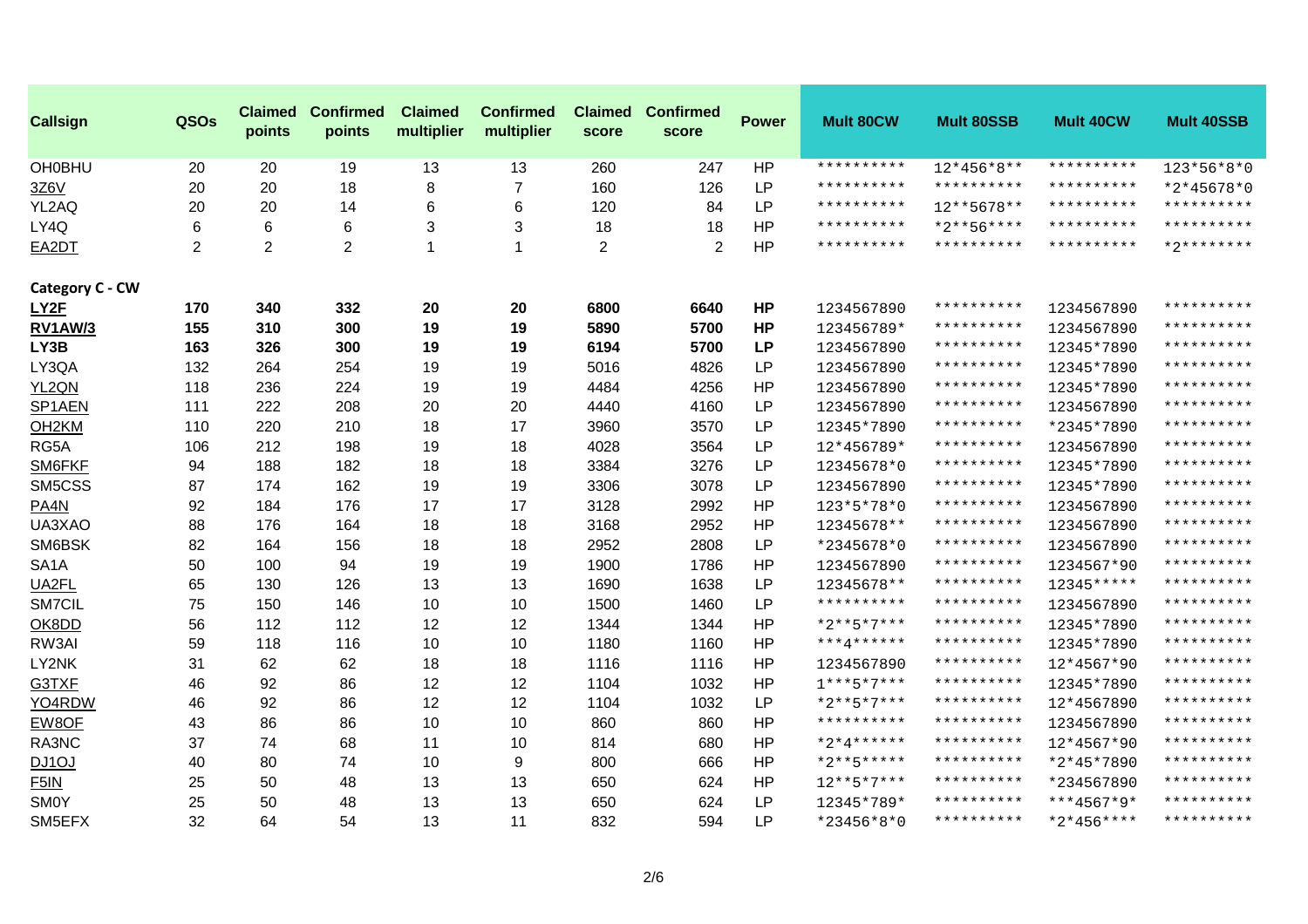| <b>Callsign</b>         | QSOs           | <b>Claimed</b><br>points | <b>Confirmed</b><br>points | <b>Claimed</b><br>multiplier | <b>Confirmed</b><br>multiplier | score | <b>Claimed Confirmed</b><br>score | <b>Power</b> | Mult 80CW           | <b>Mult 80SSB</b>   | Mult 40CW     | <b>Mult 40SSB</b> |
|-------------------------|----------------|--------------------------|----------------------------|------------------------------|--------------------------------|-------|-----------------------------------|--------------|---------------------|---------------------|---------------|-------------------|
| OK1FCA                  | 27             | 54                       | 54                         | 8                            | 8                              | 432   | 432                               | <b>LP</b>    | **********          | **********          | 12*45*7890    | **********        |
| DL2ZA                   | 27             | 54                       | 50                         | 8                            | 8                              | 432   | 400                               | HP           | **********          | **********          | 12345*789*    | **********        |
| YU2A                    | 18             | 36                       | 36                         | 10                           | 10                             | 360   | 360                               | HP           | * * * * * * * * * * | **********          | 1234567890    | **********        |
| EU <sub>1</sub> DZ      | 18             | 36                       | 34                         | 10                           | 9                              | 360   | 306                               | <b>LP</b>    | ***45**8**          | **********          | *2**567*90    | **********        |
| OH3GZ                   | 22             | 44                       | 38                         | 9                            | 8                              | 396   | 304                               | <b>LP</b>    | 1234*6789*          | **********          | **********    | **********        |
| RA4LO                   | 22             | 44                       | 44                         | 6                            | 6                              | 264   | 264                               | HP           | **********          | **********          | $*2*4567*9*$  | **********        |
| DJ5HB                   | 15             | 30                       | 28                         | 8                            | 8                              | 240   | 224                               | HP           | $*2*********$       | **********          | *2*45*7890    | **********        |
| YP <sub>5</sub> T       | 15             | 30                       | 26                         | 8                            | 8                              | 240   | 208                               | <b>LP</b>    | ****5*****          | **********          | *2*45*7890    | **********        |
| F6FTB                   | 16             | 32                       | 28                         | 9                            | 7                              | 288   | 196                               | <b>LP</b>    | ****5*****          | **********          | *23456***0    | **********        |
| US <sub>1</sub> UU      | 12             | 24                       | 24                         | $\overline{7}$               | $\overline{7}$                 | 168   | 168                               | HP           | * * * * * * * * * * | **********          | *2345*78*0    | **********        |
| G3MPB                   | 14             | 28                       | 20                         | $\overline{7}$               | $\overline{7}$                 | 196   | 140                               | <b>LP</b>    | **********          | **********          | *2*4567*90    | **********        |
| SP5OXJ                  | 11             | 22                       | 22                         | 6                            | 6                              | 132   | 132                               | LP           | **********          | **********          | *23*5*7*90    | **********        |
| LZ49FJ                  | $\overline{7}$ | 14                       | 14                         | 6                            | 6                              | 84    | 84                                | LP           | **********          | **********          | *2*45*7*90    | **********        |
| ON3ND                   | 9              | 18                       | 14                         | $\overline{7}$               | 5                              | 126   | 70                                | <b>LP</b>    | * * * * * * * * * * | **********          | *2**5*7*90    | **********        |
| UA6HFI                  | 6              | 12                       | 12                         | $\sqrt{5}$                   | 5                              | 60    | 60                                | HP           | **********          | **********          | 12*4****90    | **********        |
| <b>IK2AUK</b>           | 5              | 10                       | 10                         | 4                            | 4                              | 40    | 40                                | LP           | **********          | **********          | $*2*4**7**0$  | **********        |
| SM6DER                  | 6              | 12                       | 12                         | 3                            | 3                              | 36    | 36                                | <b>LP</b>    | **********          | **********          | $*2*45***$    | **********        |
| Z320R                   | $\overline{7}$ | 14                       | 12                         | 4                            | 3                              | 56    | 36                                | <b>LP</b>    | **********          | * * * * * * * * * * | $*2*45***$    | **********        |
| DH8MS                   | 3              | 6                        | 6                          | $\overline{2}$               | $\overline{2}$                 | 12    | 12                                | <b>LP</b>    | **********          | * * * * * * * * * * | $*2***5****$  | **********        |
| <b>Category D - QRP</b> |                |                          |                            |                              |                                |       |                                   |              |                     |                     |               |                   |
| <b>OH2LNH</b>           | 42             | 84                       | 70                         | 12                           | 11                             | 1008  | 770                               | QRP          | 1234567890          | **********          | ****5*****    | **********        |
| OK1AY                   | 21             | 42                       | 40                         | 9                            | $\boldsymbol{9}$               | 378   | 360                               | QRP          | **********          | **********          | 12345*7890    | **********        |
| <b>PA0ZAV</b>           | 11             | 20                       | 16                         | 8                            | 6                              | 160   | 96                                | QRP          | **********          | **********          | *2345*7**0    | **********        |
| YO4AAC                  | 5              | 10                       | 10                         | 3                            | 3                              | 30    | 30                                | QRP          | **********          | **********          | $*2***5*7***$ | **********        |
| Category E - Multi Op   |                |                          |                            |                              |                                |       |                                   |              |                     |                     |               |                   |
| YL1XN                   | 57             | 57                       | 53                         | 16                           | 16                             | 912   | 848                               | <b>LP</b>    | **********          | 1234567890          | **********    | $12***567**0$     |
| <b>Category F - SWL</b> |                |                          |                            |                              |                                |       |                                   |              |                     |                     |               |                   |
| <b>SP4-208</b>          | 43             | 86                       | 80                         | 17                           | 17                             | 1462  | 1360                              | <b>SWL</b>   | *2345*7890          | **********          | 12345*7890    | **********        |
| OH2-836                 | 94             | 94                       | 70                         | 19                           | 19                             | 1786  | 1330                              | <b>SWL</b>   | **********          | 1234567890          | **********    | 123456789*        |
| R3A-847                 | 60             | 110                      | 78                         | 17                           | 16                             | 1870  | 1248                              | <b>SWL</b>   | $1***4******$       | **********          | 1234567*9*    | $12*4567***$      |
| DL-P01-17291            | 24             | 48                       | 40                         | 8                            | $\overline{7}$                 | 384   | 280                               | SWL          | **********          | **********          | 12345***90    | **********        |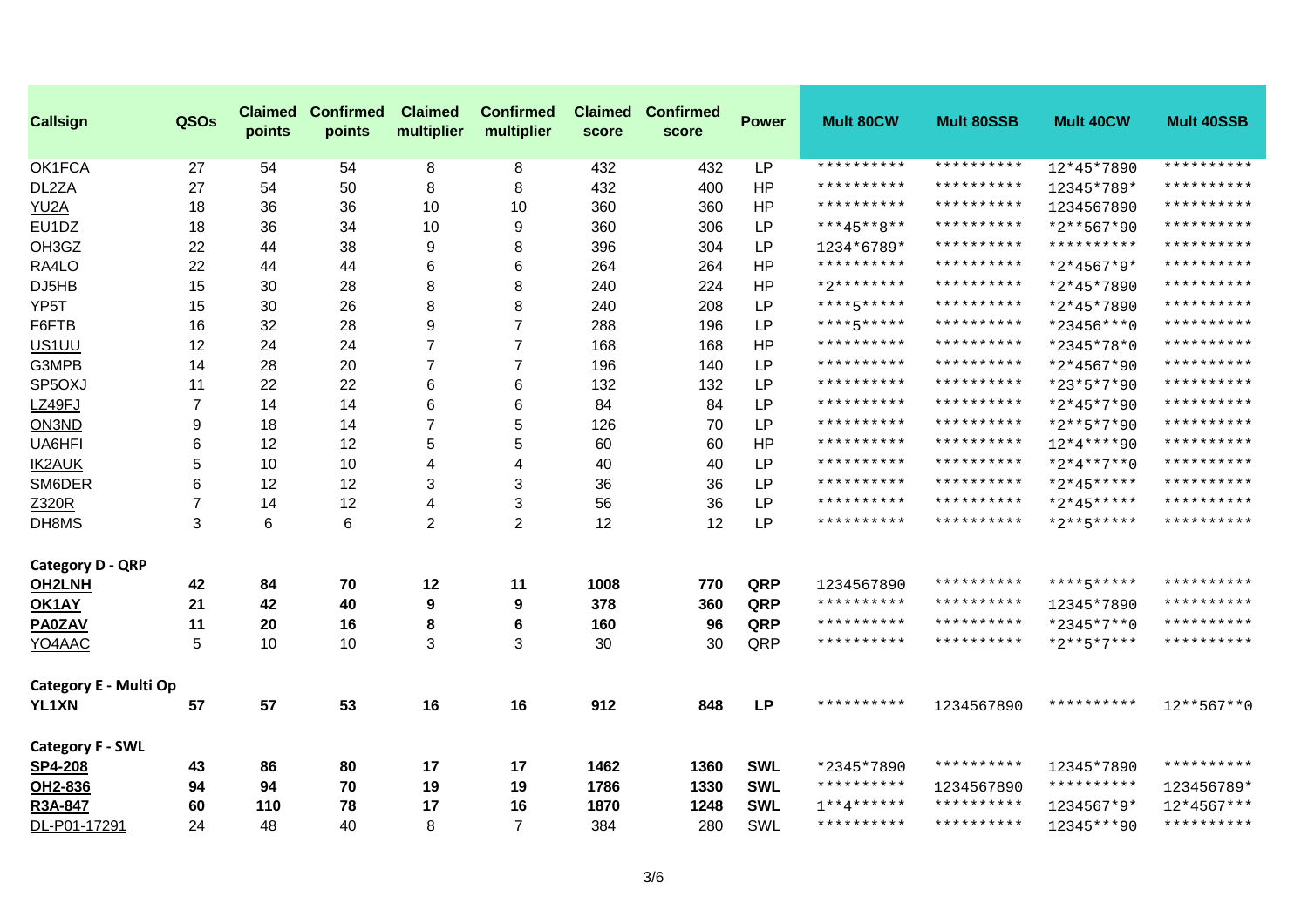| <b>Callsign</b>           | QSOs | <b>Claimed</b><br>points | <b>Confirmed</b><br>points | <b>Claimed</b><br>multiplier | <b>Confirmed</b><br>multiplier | <b>Claimed</b><br>score | <b>Confirmed</b><br>score | <b>Power</b> | Mult 80CW    | <b>Mult 80SSB</b>   | Mult 40CW     | <b>Mult 40SSB</b> |
|---------------------------|------|--------------------------|----------------------------|------------------------------|--------------------------------|-------------------------|---------------------------|--------------|--------------|---------------------|---------------|-------------------|
| <b>ES Stations</b>        |      |                          |                            |                              |                                |                         |                           |              |              |                     |               |                   |
| <b>Category A - MIXED</b> |      |                          |                            |                              |                                |                         |                           |              |              |                     |               |                   |
| ES5TV                     | 504  | 855                      | 808                        | 36                           | 36                             | 30780                   | 29088                     | <b>HP</b>    | 1234*67890   | 1234*67890          | 1234*67890    | 1234*67890        |
| <b>ES7GM</b>              | 466  | 786                      | 741                        | 34                           | 34                             | 26724                   | 25194                     | <b>HP</b>    | 123456*890   | 123456*890          | 12345**89*    | 123456*890        |
| ES2MC                     | 403  | 680                      | 665                        | 32                           | 32                             | 21760                   | 21280                     | <b>HP</b>    | 1*34567890   | 1*3456789*          | 1*345*7890    | $1*345678**$      |
| ES2EZ                     | 371  | 602                      | 570                        | 29                           | 29                             | 17458                   | 16530                     | HP           | 1*345*7890   | 1*3456789*          | $1***45***90$ | 1**4567890        |
| <b>ESODJ</b>              | 320  | 525                      | 510                        | 29                           | 29                             | 15225                   | 14790                     | HP           | 123456789*   | 12345678**          | *2*45***9*    | 12*456789*        |
| ES2TI                     | 235  | 361                      | 344                        | 32                           | 30                             | 11552                   | 10320                     | HP           | 1*345*7890   | 1*34567890          | $1*345*7*9*$  | $1*3*56*890$      |
| ES2NF                     | 223  | 353                      | 335                        | 28                           | 26                             | 9884                    | 8710                      | LP           | $1*3456*8**$ | 1**4567890          | $1*345**8*0$  | $1***56789*$      |
| ES9B                      | 154  | 267                      | 257                        | 14                           | 14                             | 3738                    | 3598                      | HP           | 12345*78**   | $12***5678**$       | **********    | ****5*****        |
| ES <sub>2</sub> BH        | 51   | 92                       | 86                         | $\overline{7}$               | $\overline{7}$                 | 644                     | 602                       | LP           | **********   | * * * * * * * * * * | $1***45***$   | $1***4***78**$    |
| ES8EF                     | 32   | 32                       | 27                         | 8                            | 8                              | 256                     | 216                       | <b>HP</b>    | **********   | 123456**90          | **********    | **********        |
| <b>Category B - SSB</b>   |      |                          |                            |                              |                                |                         |                           |              |              |                     |               |                   |
| <b>ES5RW</b>              | 292  | 292                      | 277                        | 18                           | 18                             | 5256                    | 4986                      | <b>HP</b>    | **********   | 1234*67890          | **********    | 1234*67890        |
| ES6PA                     | 208  | 208                      | 201                        | 18                           | 18                             | 3744                    | 3618                      | <b>LP</b>    | **********   | 12345*7890          | **********    | 12345*7890        |
| <b>ES6RMR</b>             | 210  | 210                      | 195                        | 18                           | 18                             | 3780                    | 3510                      | <b>LP</b>    | **********   | 12345*7890          | **********    | 12345*7890        |
| ES <sub>1</sub> LS        | 208  | 208                      | 203                        | 17                           | 17                             | 3536                    | 3451                      | HP           | **********   | *234567890          | **********    | *2*4567890        |
| ES8TJM                    | 208  | 208                      | 202                        | 18                           | 17                             | 3744                    | 3434                      | LP           | **********   | 1234567*90          | **********    | 12*4567*90        |
| ES1TP/2                   | 172  | 172                      | 162                        | 17                           | 17                             | 2924                    | 2754                      | <b>LP</b>    | **********   | 1*34567890          | **********    | 1**4567890        |
| ES2IPA                    | 169  | 169                      | 159                        | 14                           | 14                             | 2366                    | 2226                      | <b>HP</b>    | **********   | 1*34567890          | **********    | $1***56***90$     |
| ES6QZ                     | 151  | 151                      | 130                        | 15                           | 15                             | 2265                    | 1950                      | <b>LP</b>    | **********   | 12345*789*          | **********    | 12*45*789*        |
| ES5RIM                    | 153  | 153                      | 137                        | 15                           | 14                             | 2295                    | 1918                      | <b>LP</b>    | **********   | 1234*67890          | **********    | 12***6*89*        |
| ES2ADF                    | 137  | 137                      | 129                        | 15                           | 14                             | 2055                    | 1806                      | <b>HP</b>    | **********   | 1*34567890          | **********    | $1***56*8*0$      |
| ES5MG                     | 130  | 130                      | 119                        | 13                           | 13                             | 1690                    | 1547                      | <b>LP</b>    | **********   | 12*4*6*890          | **********    | 12***6789*        |
| ES4BG                     | 96   | 96                       | 85                         | 16                           | 16                             | 1536                    | 1360                      | <b>LP</b>    | **********   | 12**567890          | **********    | 12**567890        |
| ES5HTA                    | 102  | 102                      | 96                         | 15                           | 14                             | 1530                    | 1344                      | <b>LP</b>    | **********   | 12***67890          | **********    | *23**67890        |
| ES8AY                     | 90   | 90                       | 82                         | 16                           | 16                             | 1440                    | 1312                      | <b>LP</b>    | **********   | 12*4567*90          | **********    | 12*4567*90        |
| ES5GI                     | 53   | 53                       | 53                         | $\overline{7}$               | $\overline{7}$                 | 371                     | 371                       | HP           | **********   | $12***6*8*0$        | **********    | $*2***6****$      |
| ES5EX                     | 55   | 55                       | 42                         | $\overline{7}$               | $6\phantom{1}6$                | 385                     | 252                       | <b>LP</b>    | **********   | $12*4*6*89*$        | **********    | **********        |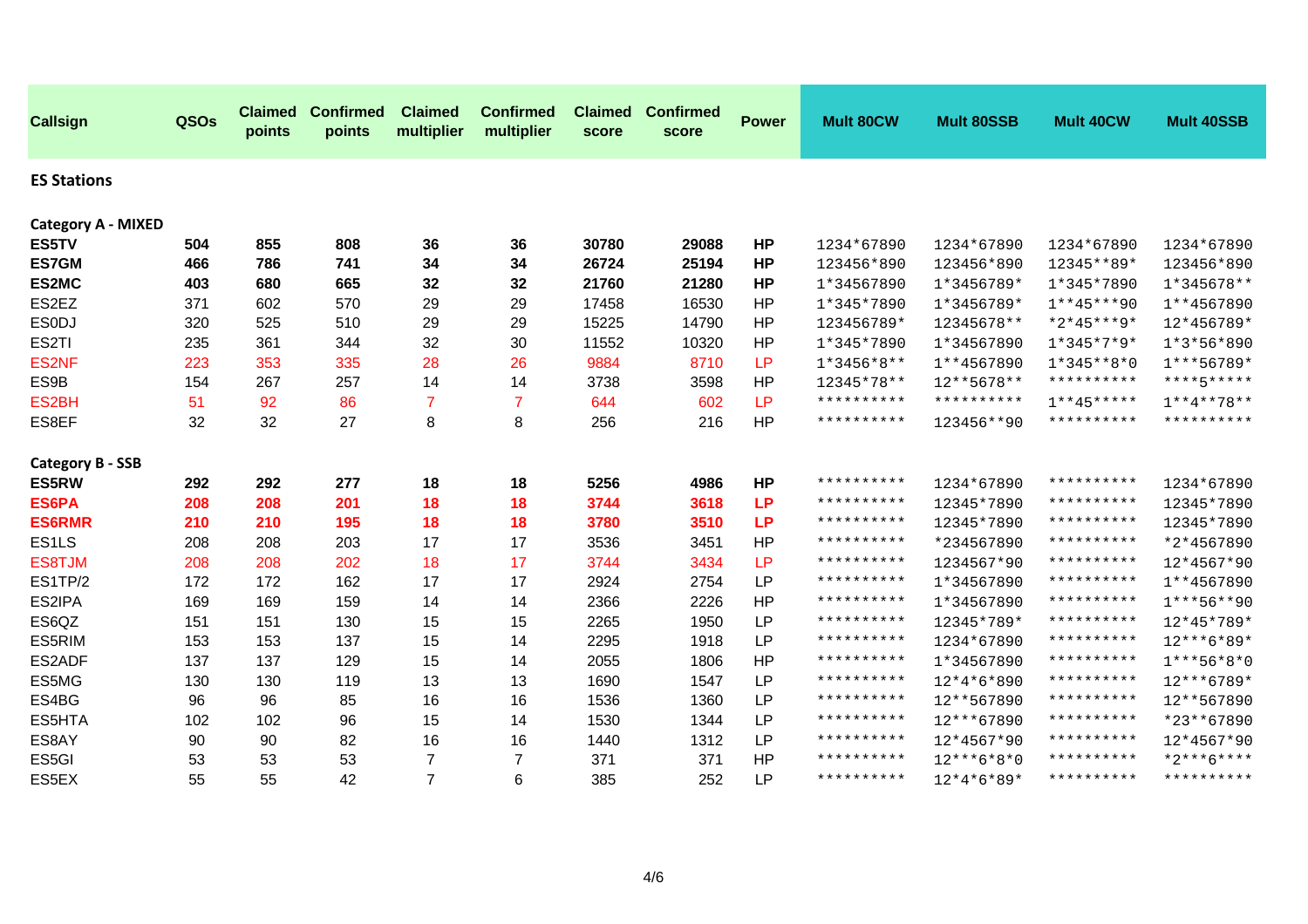| <b>Callsign</b>                    | QSOs | <b>Claimed</b><br>points | <b>Confirmed</b><br>points | <b>Claimed</b><br>multiplier | <b>Confirmed</b><br>multiplier | <b>Claimed</b><br>score | <b>Confirmed</b><br>score | <b>Power</b> | <b>Mult 80CW</b> | <b>Mult 80SSB</b>   | Mult 40CW           | <b>Mult 40SSB</b> |
|------------------------------------|------|--------------------------|----------------------------|------------------------------|--------------------------------|-------------------------|---------------------------|--------------|------------------|---------------------|---------------------|-------------------|
| Category C - CW<br><b>ES4RD</b>    | 300  | 600                      | 568                        | 16                           | 16                             | 9600                    | 9088                      | <b>HP</b>    | 123*5*7890       | * * * * * * * * * * | 123*5*7890          | **********        |
| <b>ES5EP</b>                       | 271  | 542                      | 528                        | 16                           | 16                             | 8672                    | 8448                      | LP.          | 1234*67890       | **********          | 1234**789*          | **********        |
| ES5QA                              | 239  | 478                      | 442                        | 15                           | 15                             | 7170                    | 6630                      | LP.          | 1234 ** 7890     | * * * * * * * * * * | 1234**7*90          | **********        |
| ES <sub>2</sub> JJ                 | 235  | 470                      | 422                        | 16                           | 15                             | 7520                    | 6330                      | <b>LP</b>    | $1*345678*0$     | **********          | 1*345*789*          | **********        |
| ES4RX                              | 264  | 528                      | 504                        | 12                           | 12                             | 6336                    | 6048                      | <b>HP</b>    | 123*56*89*       | * * * * * * * * * * | 123*5**8**          | **********        |
| ES8DH                              | 216  | 431                      | 402                        | 15                           | 15                             | 6465                    | 6030                      | <b>LP</b>    | 1234567*90       | * * * * * * * * * * | *2345*7*9*          | **********        |
| ES1WST                             | 216  | 432                      | 426                        | 13                           | 13                             | 5616                    | 5538                      | <b>LP</b>    | *2345*789*       | **********          | *2345*7*9*          | **********        |
| ES5DB                              | 191  | 382                      | 364                        | 15                           | 15                             | 5730                    | 5460                      | <b>LP</b>    | 1234*67890       | * * * * * * * * * * | 1234***89*          | **********        |
| ES1CN                              | 209  | 418                      | 386                        | 14                           | 14                             | 5852                    | 5404                      | <b>LP</b>    | *234567890       | **********          | *2345***9*          | **********        |
| ES4OJ                              | 189  | 377                      | 312                        | 16                           | 15                             | 6032                    | 4680                      | HP           | 123*567890       | **********          | $123*5*7*9*$        | **********        |
| ES3BM                              | 155  | 310                      | 288                        | 17                           | 15                             | 5270                    | 4320                      | <b>LP</b>    | 12*4567890       | * * * * * * * * * * | 12*45**89*          | **********        |
| ES3CC                              | 208  | 416                      | 356                        | 12                           | 12                             | 4992                    | 4272                      | <b>LP</b>    | 12*4567890       | **********          | $*2*45***$          | **********        |
| ES3RY                              | 126  | 252                      | 248                        | 15                           | 15                             | 3780                    | 3720                      | <b>LP</b>    | 12*456789*       | * * * * * * * * * * | 12*45*789*          | **********        |
| ES5RY                              | 140  | 280                      | 270                        | 15                           | 13                             | 4200                    | 3510                      | <b>LP</b>    | $1234***7*9*$    | * * * * * * * * * * | 1234 ** 789 *       | **********        |
| ES <sub>1</sub> OX                 | 145  | 290                      | 272                        | 9                            | 8                              | 2610                    | 2176                      | <b>HP</b>    | *234567*90       | **********          | **********          | **********        |
| ES2JL                              | 88   | 176                      | 166                        | 12                           | 12                             | 2112                    | 1992                      | <b>LP</b>    | 1*345*789*       | **********          | $1**45*7*9*$        | **********        |
| ES2MA                              | 159  | 318                      | 304                        | $\overline{7}$               | 6                              | 2226                    | 1824                      | <b>LP</b>    | **********       | **********          | $1***5*7890$        | **********        |
| ES9A                               | 187  | 306                      | 294                        | 6                            | 6                              | 1836                    | 1764                      | LP           | **********       | **********          | $12345***0$         | $12***567***$     |
| ES2DF                              | 80   | 160                      | 144                        | 10                           | 10                             | 1600                    | 1440                      | LP           | 1*345*789*       | * * * * * * * * * * | $1****7*9*$         | **********        |
| ES6DO                              | 70   | 133                      | 122                        | 6                            | 5                              | 798                     | 610                       | <b>LP</b>    | 12345*****       | * * * * * * * * * * | **********          | **********        |
| <b>Category D - Multi Operator</b> |      |                          |                            |                              |                                |                         |                           |              |                  |                     |                     |                   |
| ES9C                               | 328  | 544                      | 513                        | 32                           | 31                             | 17408                   | 15903                     | <b>LP</b>    | 12345*78*0       | 12345678**          | 12345*78**          | 123456*8*0        |
| ES1XQ                              | 173  | 173                      | 155                        | 15                           | 15                             | 2595                    | 2325                      | <b>HP</b>    | **********       | *2345678*0          | **********          | *2**567890        |
| ES5KJ                              | 90   | 180                      | 174                        | 11                           | 11                             | 1980                    | 1914                      | <b>LP</b>    | *2****789*       | **********          | 1234**789*          | **********        |
| ES <sub>1</sub> N                  | 92   | 92                       | 86                         | 13                           | 12                             | 1196                    | 1032                      | <b>LP</b>    | **********       | *2*4567890          | * * * * * * * * * * | $*2***56***9*$    |
| ES3W                               | 78   | 78                       | 72                         | 14                           | 13                             | 1092                    | 936                       | <b>LP</b>    | **********       | 12**567890          | * * * * * * * * * * | $*2**567*9*$      |